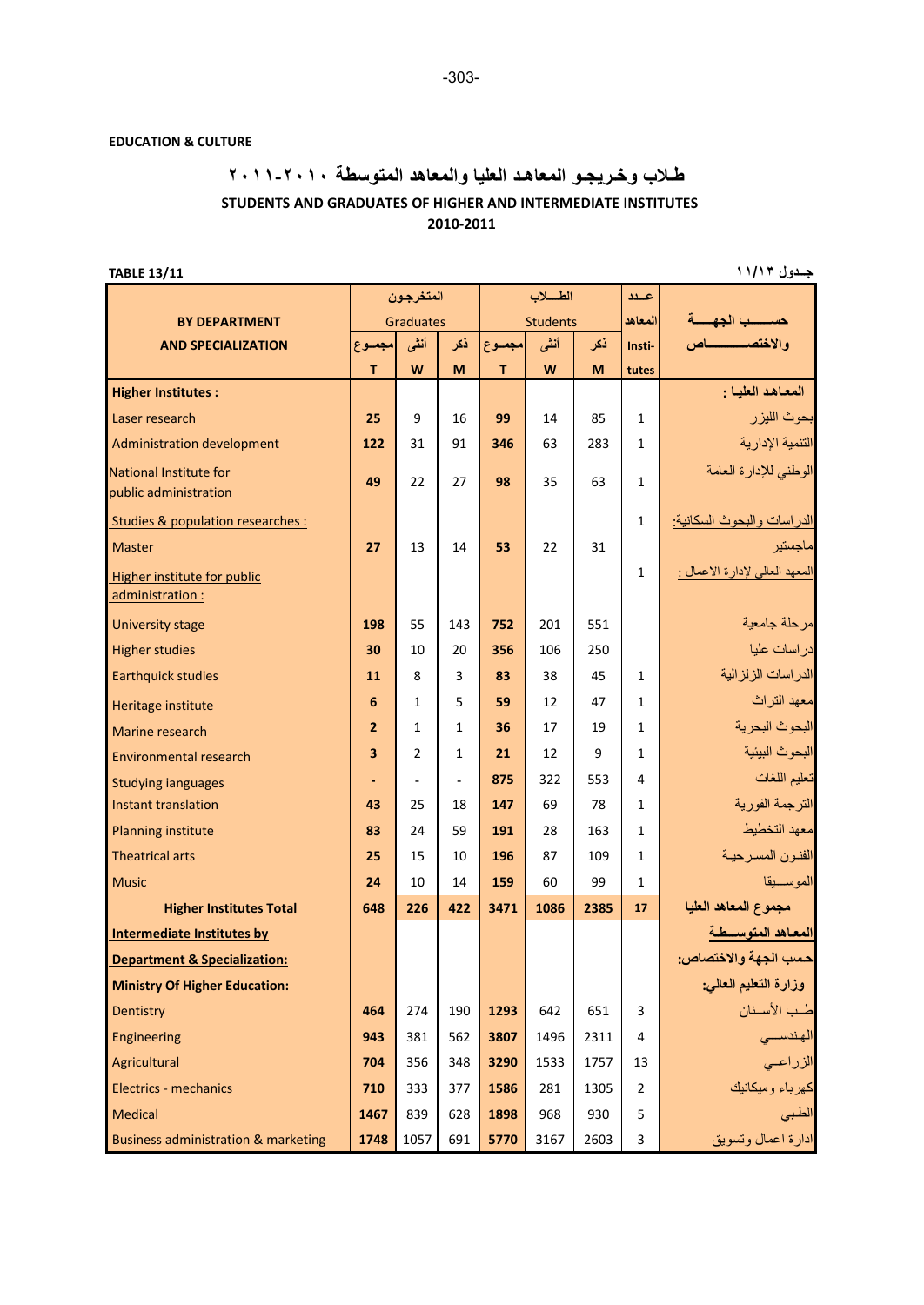## **طلاب وخريجو المعاهد العليا والمعاهد المتوسطة ٢٠١٠‐٢٠١١ STUDENTS AND GRADUATES OF HIGHER AND INTERMEDIATE INSTITUTES 2010‐2011**

| TABLE 13/11 ( cont'd )                                                    |              | عد               |          |          |                 |       |                | جدول ۱۱/۱۳( تابع )                                  |
|---------------------------------------------------------------------------|--------------|------------------|----------|----------|-----------------|-------|----------------|-----------------------------------------------------|
|                                                                           |              | المتخرجون        |          | الطلاب   |                 |       | عيدد           |                                                     |
| <b>BY DEPARTMENT</b>                                                      |              | <b>Graduates</b> |          |          | <b>Students</b> |       |                | حسسب الجهسة                                         |
| <b>AND SPECIALIZATION</b>                                                 | مجموع        | أنشى             | ذكر      | مجموع    | أنشى            | ذكر   | Insti-         |                                                     |
|                                                                           | T.           | W                | M        | T.       | W               | M     | tutes          |                                                     |
| <b>Intermediate institutes</b><br>by Department &                         |              |                  |          |          |                 |       |                | تتمة المعاهد المتوسسطة<br>حسب الجهة والاختصاص :     |
| <b>Specialization:</b><br><b>Ministry Of Higher</b><br><b>Education:</b>  |              |                  |          |          |                 |       |                | وزارة التعليم العالمي :                             |
| Finance & accounting **                                                   |              | $\ldots$         | $\cdots$ | 7176     | 3373            | 3803  | 7              | محاسبة وتمويل **                                    |
| <b>Computer engineering</b>                                               | 400          | 195              | 205      | 2221     | 856             | 1365  | 8              | هندسة الكمبيو تر                                    |
| Veterinary                                                                | 561          | 137              | 424      | 1984     | 599             | 1385  | 6              | الطب البيطرى                                        |
| <b>Desertification</b>                                                    | 20           | 10               | 10       | 73       | 25              | 48    | 1              | التصحر                                              |
| <b>Machines</b>                                                           | 95           | 65               | 30       | 177      | 55              | 122   | $\mathbf{1}$   | آليات زراعية                                        |
| <b>Food Industries</b>                                                    | $\mathbf{0}$ | $\Omega$         | $\Omega$ | 46       | 28              | 18    | $\mathbf{1}$   | الصناعات الغذائبة                                   |
| Sustainable development                                                   | 45           | 35               | 10       | 85       | 54              | 31    | $\mathbf{1}$   | التنمبة المستدامة                                   |
| <b>Total Of Intermediate</b><br><b>Institutes Superuised By</b><br>(MOHE) | 7157         | 3682             | 3475     | 29406    | 13077           | 16329 | 55             | مجموع المعاهد التابعة لوزارة<br>التعليم العالى      |
| <b>Ministry Of Education:**</b>                                           |              |                  |          |          |                 |       |                | وزارة التربية**                                     |
| <b>Teachers training</b>                                                  |              | $\cdots$         |          | 6106     | 4953            | 1153  | 17             | إعداد المدرسين                                      |
| <b>Physical training</b>                                                  |              | $\cdots$         | $\cdots$ | 1690     | 704             | 986   | $\overline{7}$ | التربية الرياضية                                    |
| <b>Industrial</b>                                                         |              | $\cdots$         | $\cdots$ | 15937    | 1320            | 14617 | 30             | الصناعى                                             |
| <b>Commercial banking</b>                                                 |              | $\cdots$         | $\cdots$ | 7676     | 4222            | 3454  | 15             | المصرفي التجاري                                     |
| <b>Feminine arts</b>                                                      |              |                  |          | 5442     | 5383            | 59    | 16             | الفنون النسوية                                      |
| <b>Ministry Of Industry:</b>                                              |              |                  |          |          |                 |       |                | وزارة الصناعة:                                      |
| Textile&Applied&Chemical<br><b>industries</b>                             | 418          | 166              | 252      | 1681     | 476             | 1205  | 5              | التقانى للصناعات النسيجية<br>والتطبيقية والكيميائية |
| <b>Ministry Of Petroleum:</b>                                             |              |                  |          |          |                 |       |                | وزارة النفط :                                       |
| Oil & gas                                                                 | 314          | $\Omega$         | 314      | 1433     | 0               | 1433  | 3              | التقاني للنفط والغاز                                |
| <b>Ministry Of Electricity:</b>                                           |              |                  |          |          |                 |       |                | وزارة الكهرباء:                                     |
| mechanics and electrics                                                   | 195          | 26               | 169      | 625      | 80              | 545   | 3              | التقانى للكهرباء والميكانيك                         |
| <b>Ministry Of Transport:</b>                                             |              |                  |          |          |                 |       |                | وزارة النقل :                                       |
| Railways                                                                  | 226          | $\Omega$         | 226      | 467      | $\Omega$        | 467   | $\mathbf{1}$   | التقاني للخطوط الحديدية                             |
| * Marine studies & science                                                | 12           | $\mathbf{1}$     | 11       | $\bf{0}$ | $\Omega$        | 0     | $\mathbf{1}$   | *التقاني للعلوم والدراسات البحرية                   |
| <b>Ministry Of Culture:</b>                                               |              |                  |          |          |                 |       |                | وزارة النفافة :                                     |
| <b>Applied arts</b>                                                       | 70           | 44               | 26       | 136      | 89              | 47    | 1              | الفنون التطبيقية                                    |

\*Aceepting of students was stopped at Institute

of Maritime Transport in 2010 .<br>\*\* Data of Aleppo Graduates not available due to inability to contact .

\* توقف القبول في معهد النقل البحري عام . ٢٠١٠

\*\* بيانات الخريجين غير متوفرة لتعذر الاتصال .

-304-